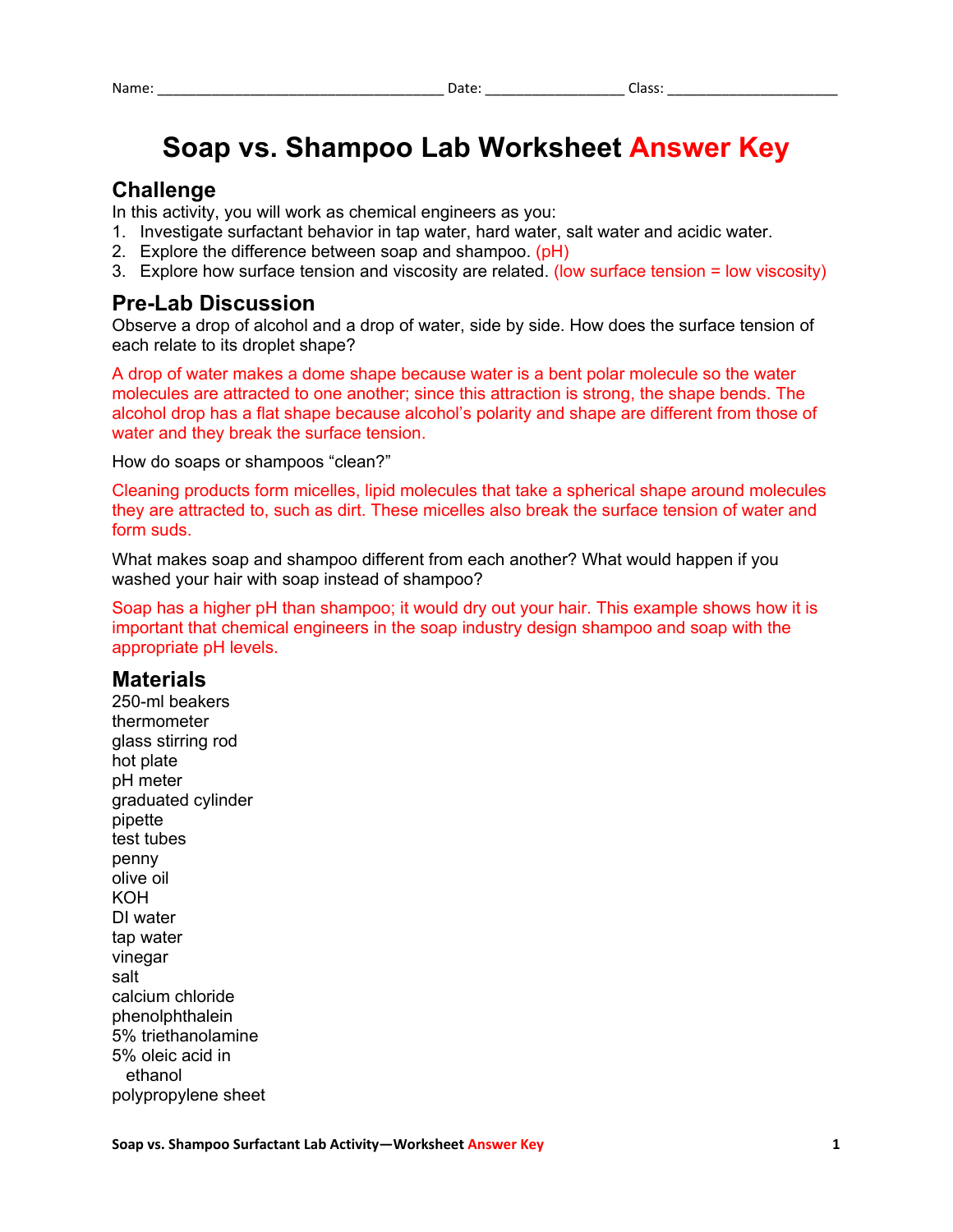## **Procedure**

# **Part 1: Making Liquid Soap** *(skip this part if you have purchased liquid soap)*

- 1. Weigh out 50 g of olive oil and pour it into a 250-ml beaker.
- 2. Place the beaker with oil onto a hot plate and keep the temperature between  $33-43$  °C. (Monitor it closely! When dealing with oils, a slow rise in temperature is better than a fast one. BE PATIENT!!)
- 3. Pour 17.5 ml of water in a different 250-ml beaker.
- 4. In the same beaker, slowly add 6.7 g of KOH while stirring with a stirring rod until completely dissolved. This is the "base solution." (Upon mixing the KOH in water, the solution might feel warmer. After it has dissolved, check the temperature. The temperature should also be between 33-43 °C. If not, place on the hot plate as well and monitor it.)
- 5. Once both solutions are at the same temperature, slowly pour and stir the base solution into the olive oil. Continue to stir for 10 minutes or until the solution has traced (a term for the thickening of the soap/lye solution). The mixture should stick slightly to the stirring rod when lifted. (NOTE: Once the soap mixture has reached the tracing stage, you may add fragrance or additives if you wish.)
- 6. Let the soap sit for 24-48 hours. (NOTE: Do not use the soap until the pH has been tested!)

### **Part 2: Making Shampoo** (skip this part if you have purchased shampoo)

- 1. Pour 50 ml of 5% triethanolamine in water into a 250-ml beaker.
- 2. Add 1 drop of phenolphthalein to the solution and gently stir. The solution should have a pink color.
- 3. Add dropwise the 5% oleic acid in ethanol solution until the solution becomes colorless (5 to 10 drops). Be sure you are stirring while you add the solution.

## **Part 3: Testing the Surfactants**

### *Interactions with Ions Test: "Shake Test"*

- 1. Make 100 ml of a 5 % solution of your liquid soap in 1 beaker and a 100 ml of a 5 % solution of shampoo in a separate beaker. In a third 250-ml beaker, pour 100 ml of deionized (DI) water. These are your stock solutions, so label each beaker. Be sure these are mixed well!
- 2. Place 2 ml of DI water in each of 4 test tubes. In the first test tube, add 1 ml of tap water; in the second test tube, add 1 ml of acidic water; in the third test tube, add 1 ml of hard water; in the fourth test tube, add 1 ml of seawater.
- 3. Stopper the end of each test tube and shake each for 5 seconds. Using a ruler, measure the height of bubbles produced; record your results. (NOTE: Start measurement from the top of the solution.)
- 4. Rinse out each test tube and repeat steps 2 and 3 with liquid soap solution
- 5. Rinse out each test tube and repeat steps 2 and 3 with shampoo solution.

### *Surface Tension Test: "Penny Test"*

- 6. Place a clean penny on a flat surface.
- 7. Using a dropper filled with DI water, count the number of drops the surface of the penny can hold before they spill over. Record your data.
- 8. Repeat with liquid soap and shampoo solutions.

### *Viscosity Test*



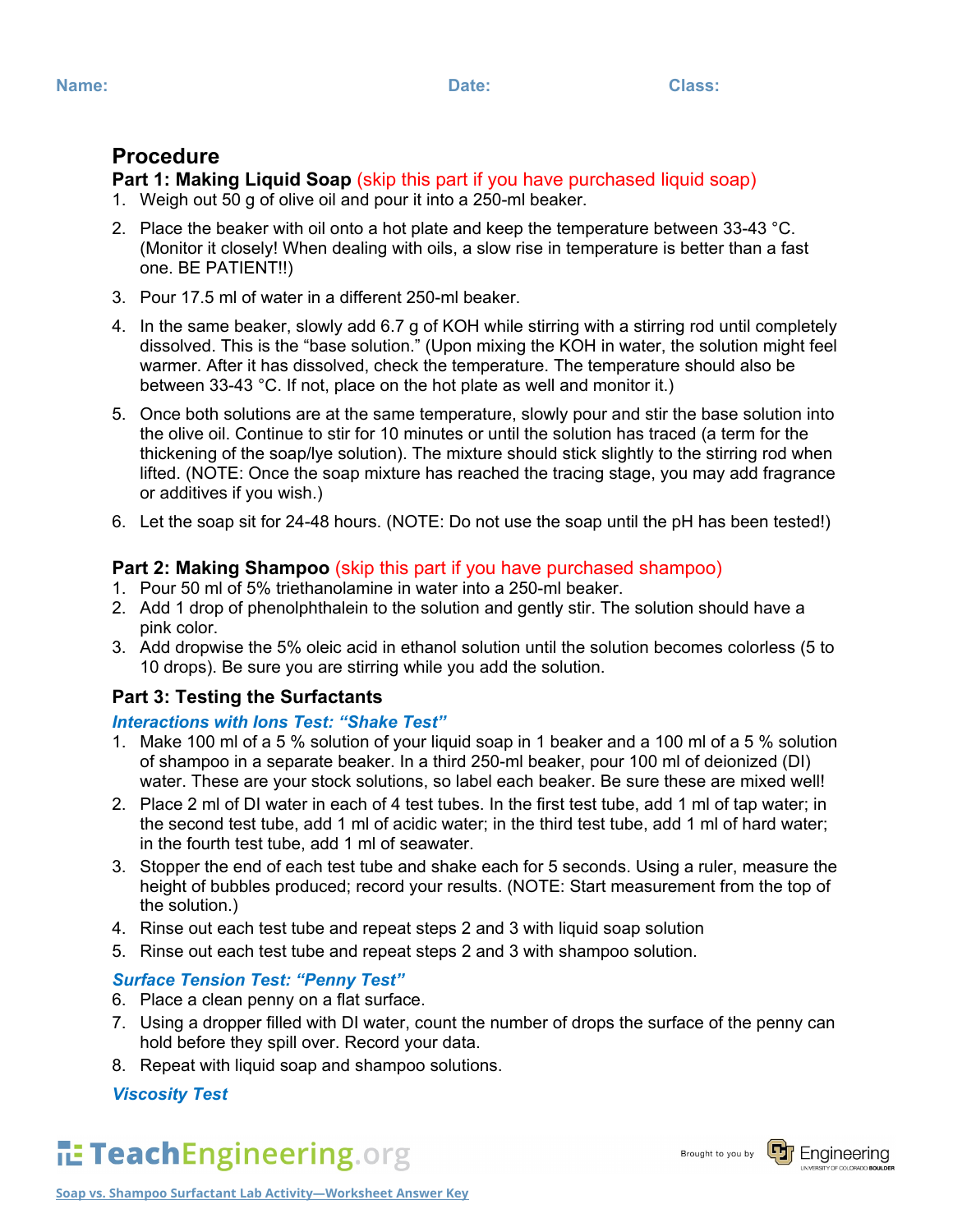- **Name: Date: Class:**
	- 9. Prop a polypropylene sheet at a 45° angle over a drain or bucket.
	- 10. Using a pipette, obtain some DI water.
	- 11. From the top of the sheet, record how many seconds it takes for a drop to get to the bottom. Repeat the test two more times and average the times together before putting it on the chart.
	- 12. Repeat with liquid soap and shampoo solutions.

#### *pH Test*

13. Using a pH meter (or pH paper), test the pH of each of the stock solutions and record your data. NOTE: The pH paper may not be as accurate. A pH meter yields more accurate results.

| <b>Data Table</b>                 | <b>DI Water</b> | <b>Liquid Soap</b> | <b>Shampoo</b> |
|-----------------------------------|-----------------|--------------------|----------------|
| Tap water(cm)                     |                 |                    |                |
| Acid rain (cm)                    |                 |                    |                |
| Hard water (cm)                   |                 |                    |                |
| Seawater (cm)                     |                 |                    |                |
| <b>Surface tension</b><br>(drops) |                 |                    |                |
| <b>Viscosity (drop/s)</b>         |                 |                    |                |
| pH                                |                 |                    |                |